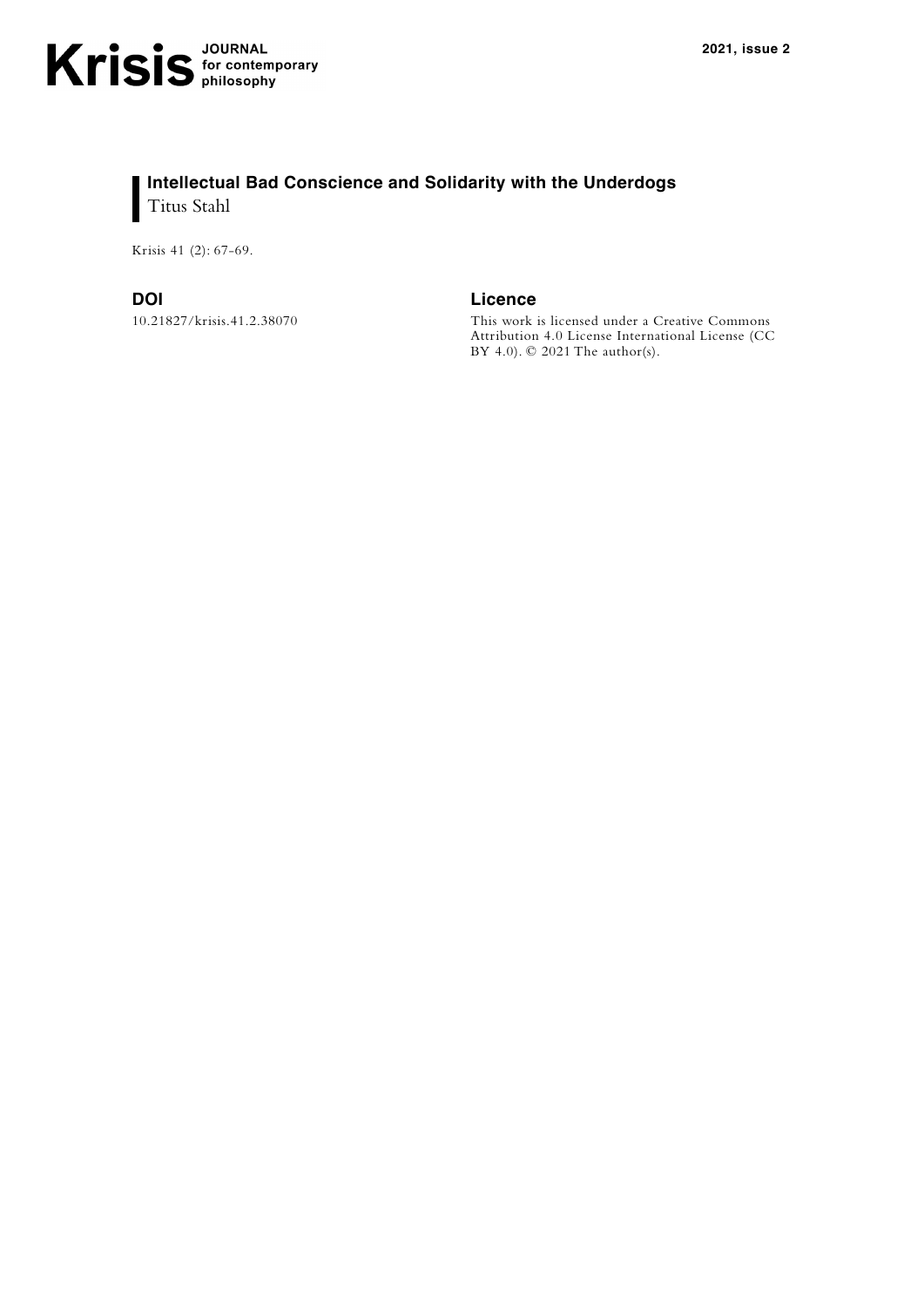## **Intellectual Bad Conscience and Solidarity with the Underdogs** Titus Stahl

There are few aphorisms in *Minima Moralia* that display a less sympathetic attitude towards their subject than "They, the people" (§ 7). Adorno denounces the "*amor intellectualis* for [the] kitchen personnel" in the subsequent aphorism, but "They, the people" already seems to confirm all suspicions about the alleged elitism of critical theory. The idea that intellectuals mostly encounter those less educated when "illiterates come to intellectuals wanting letters written for them" is laughable, even for the 1950s, and the claim that, among the "underdogs", "envy and spite surpass anything seen among literati or musical directors" (ibid.) oozes with contempt, no matter how much Adorno insists that these alleged character deficits result from the social structures in which uneducated, working class people find themselves.

Yet the point of Adorno's remarks is not to disprove a deferential form of a Lukácsian "standpoint theory", according to which workers are epistemically and/or perhaps even morally superior to the intellectuals who take up their cause. Rather, he wishes to criticize those intellectuals who promote such theories because of the "justified guilt-feelings of those exempt from physical work". While Horkheimer had already criticized those who were "satisfied to proclaim with reverent admiration [...] the creative strength of the proletariat" as evading intellectual effort in "Traditional and Critical Theory" (1975, 124), Adorno offers a social-psychological explanation of persistence of this form of deferential standpoint theory: It is a species of bad conscience arising from the fact "that intellectuals are  $[...]$  beneficiaries of a bad society" as he puts it later in *Minima Moralia* (§ 86).

This critique seems to have become obsolete, however. Not only is it a mistake to read Lukács' original argument as entailing that working-class people have superior knowledge even before any theoretical effort—an insight of which feminists such as Hartsock (1983), who took up Lukács's argument in the 1970s to formulate more wellknown versions of "standpoint theory", were well aware—no serious theory espouses anything close to such an uncritical deference to the working class, the existence of which is in any case up for debate.

What, then, remains of Adorno's argument? What remains is the question of whether there is a distinctive standpoint characteristic of intellectuals, rooted in their social situation—one that induces a systematic "guilty conscience" that prevents a realistic assessment of their own situation.

Being exempt from hard physical labor is no longer a distinctive characteristic of intellectual professions. What makes intellectual—including academic—labor different from other forms is that it is impossible to control it by spelling out in advance the steps that intellectuals must perform and how to perform them. Those tasked with coming up with theories, narratives, or justifications must be accorded a certain amount of autonomy in their work if they are to perform it at all.

This has always made intellectuals suspect in the eyes of their managers, since there seems to be no completely reliable way to ensure the subordination of their activities to institutional imperatives. The desperate attempts to quantify "academic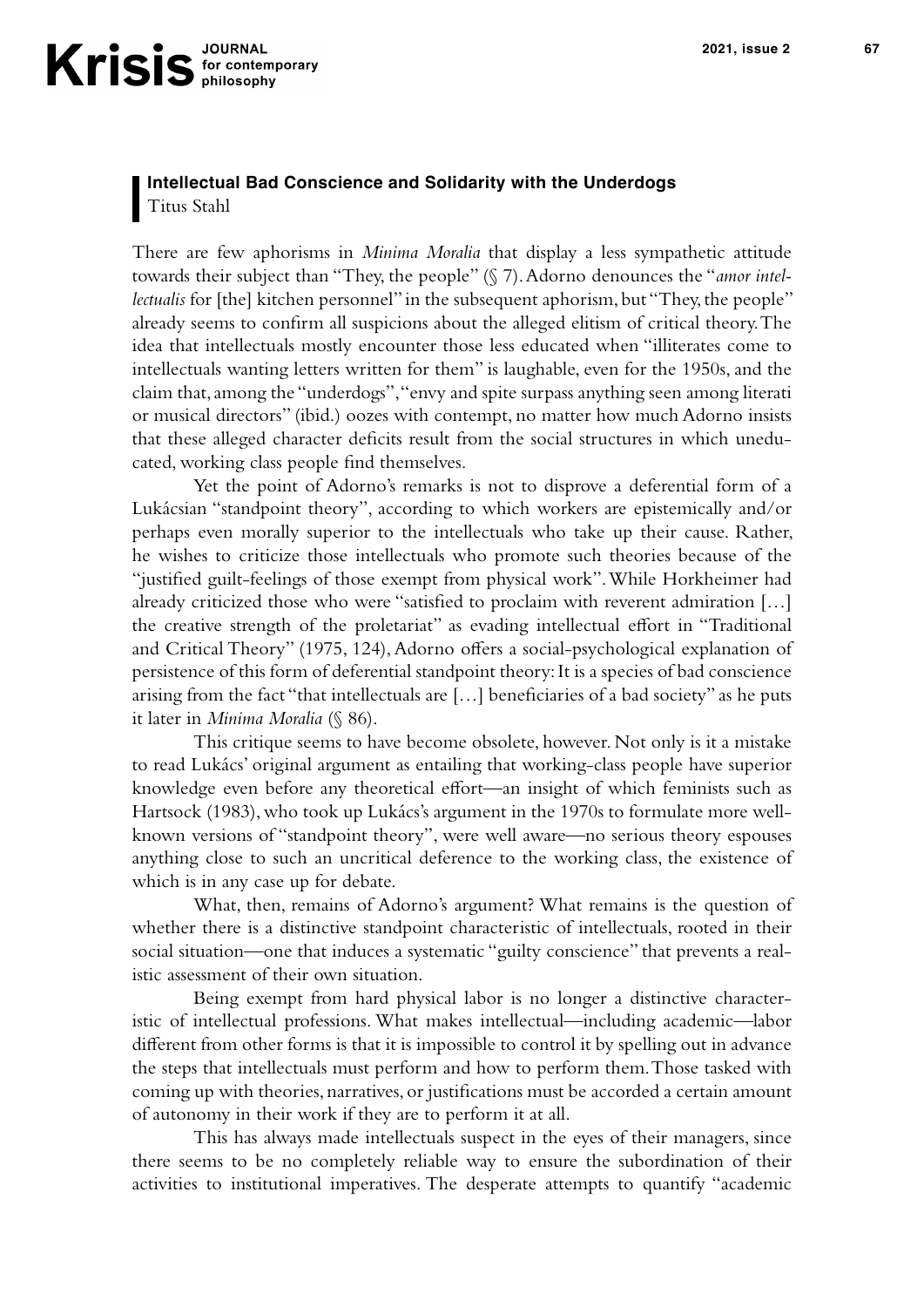output" and the equally desperate attempts of humanities departments to show that they produce some sort of predictable benefits for society (in the form of "critical thinking skills") are evidence of a desire to dissolve these suspicions.

In the "Culture Industry" chapter of the *Dialectic of Enlightenment*, Adorno speculates that the "remnant of autonomy" (Horkheimer and Adorno 2002, 105) which intellectuals still enjoy, is on the brink of being replaced by their total subordination to the interests of the market or, more directly, economic-political rulers. His claim that ideology is being replaced by direct command has been proven false, however, and intellectual production has not disappeared as a functional requirement for social integration.

Yet intellectuals face suspicion not only from those who, more or less grudgingly, grant them the freedom to perform their function in the cultural and educational sphere, but also from those whose work is more directly subordinated to social imperatives. It is a cliché among academics that their relatives openly wonder how one can earn a living doing things that one cannot really explain. There is always a fine line between this skepticism and open resentment of the fact that intellectuals are not subject to those forms of subordination and control that others face in their daily working lives. Not a small part of the hatred directed towards "liberal elites" may derive from this resentment. The bad conscience of intellectuals that results from their internalization of this resentment, and their acceptance of the claim that they enjoy substantive privileges, can still be detected everywhere, even if it is no longer expressed by an attempt to subordinate themselves to the cause of "the workers".

This bad conscience is not a feeling that leads to any form of progress, however. It leads those in intellectual professions to overstate the amount of freedom they enjoy, which is always conditioned in any case, and it causes them to come up with unconvincing justifications for why they, in particular, should be exempt from direct subordination under the profit motive. Such justifications tacitly agree with the idea that there is something special about intellectual labor that justifies granting it a degree of autonomy not afforded to other kinds of labor. The bad conscience of the intellectual thereby begins to legitimize the "real subsumption" of other forms of labor (Marx 1992, 1028).

As those who resent the fact that intellectuals are granted such autonomy correctly perceive, this idea is unconvincing—not because intellectual work could be equally well subordinated, but because *all* forms of work require autonomy, creativity, and knowledge on the part of those who perform it. More often than not, and in almost all jobs, managerial control keeps people from doing their job well. This is most obviously the case with care work, where attention to the particular needs of others systematically resists external control. But even those who perform work that is culturally seen as requiring less creative effort, such as cleaning, understand themselves as engaged in a creative task that often requires them to subvert the rules imposed by their managers if they are to do their job well (Tweedie and Holley 2016, 1889).

It is therefore neither a unique form of creativity nor a special need for autonomy that distinguishes intellectual work from other forms, but only a difference in the degree to which those in control are willing to grant such autonomy to different kinds of work. If intellectuals were less concerned with proving the usefulness of their specific